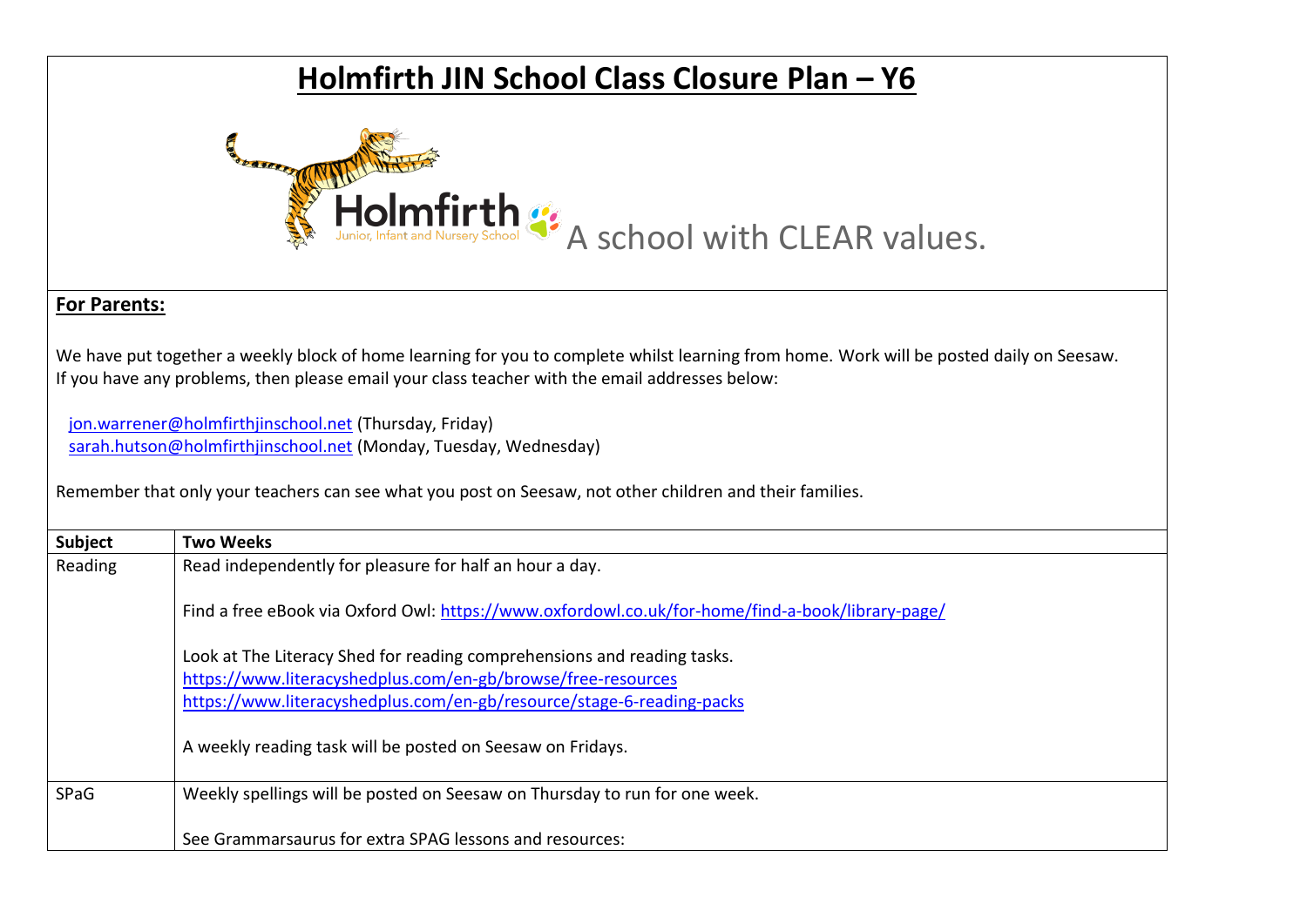| https://grammarsaurus.co.uk/portal/free-materials/                                           |                                                                                                                              |                                                                                                              |                                                                                                                                                                     |                                                                                                                  |                                                                                                                                                              |  |
|----------------------------------------------------------------------------------------------|------------------------------------------------------------------------------------------------------------------------------|--------------------------------------------------------------------------------------------------------------|---------------------------------------------------------------------------------------------------------------------------------------------------------------------|------------------------------------------------------------------------------------------------------------------|--------------------------------------------------------------------------------------------------------------------------------------------------------------|--|
|                                                                                              | A weekly grammar activity will be posted on Seesaw on Mondays.                                                               |                                                                                                              |                                                                                                                                                                     |                                                                                                                  |                                                                                                                                                              |  |
| English                                                                                      | A task will be posted on Seesaw daily with a link for you to follow to find the specific lesson.                             |                                                                                                              |                                                                                                                                                                     |                                                                                                                  |                                                                                                                                                              |  |
|                                                                                              | This week, we are moving on to a new fiction unit based around the book 'The Viewer'.                                        |                                                                                                              |                                                                                                                                                                     |                                                                                                                  |                                                                                                                                                              |  |
|                                                                                              | Extra literacy lessons can be found online at:<br>https://www.pobble365.com/                                                 |                                                                                                              |                                                                                                                                                                     |                                                                                                                  |                                                                                                                                                              |  |
| Maths                                                                                        | Daily links to White Rose PowerPoint resources to be posted on Seesaw along with the questions and answers later in the day. |                                                                                                              |                                                                                                                                                                     |                                                                                                                  |                                                                                                                                                              |  |
|                                                                                              | Visit this website for additional mental maths practice:<br>https://ttrockstars.com/                                         |                                                                                                              |                                                                                                                                                                     |                                                                                                                  |                                                                                                                                                              |  |
|                                                                                              |                                                                                                                              |                                                                                                              | <b>Foundation Subjects (pm)</b>                                                                                                                                     |                                                                                                                  |                                                                                                                                                              |  |
| <b>Monday</b>                                                                                |                                                                                                                              | Tuesday                                                                                                      | Wednesday                                                                                                                                                           | <b>Thursday</b>                                                                                                  | Friday                                                                                                                                                       |  |
| <b>History</b>                                                                               |                                                                                                                              | <b>History</b>                                                                                               | Art                                                                                                                                                                 | Geography                                                                                                        | PE/Coding                                                                                                                                                    |  |
| Our topic this term is the<br>Romans. A daily history<br>lesson will be posted on<br>Seesaw. |                                                                                                                              | Our topic this term is the<br>Romans. A daily history<br>lesson will be posted on<br>Seesaw.                 | The skill we will be<br>focussing on this term is<br>sketching. We will be using<br>draw along YouTube<br>videos to improve our<br>drawing and sketching<br>skills. | We will be looking at<br>globalisation. A weekly<br>lesson will be posted to<br>Seesaw with a link to<br>follow. | Coding will be through<br>Purple Mash.<br>Our PE topic this half term<br>is gymnastics. We will be<br>posting a weekly video to<br>help you learn a skill on |  |
| PE and<br><b>Fitness</b>                                                                     |                                                                                                                              | Ball skills - keepy uppies, football, tennis etc.<br>Athletics - Running, jumping, climbing, and stretching. |                                                                                                                                                                     |                                                                                                                  | Seesaw.                                                                                                                                                      |  |